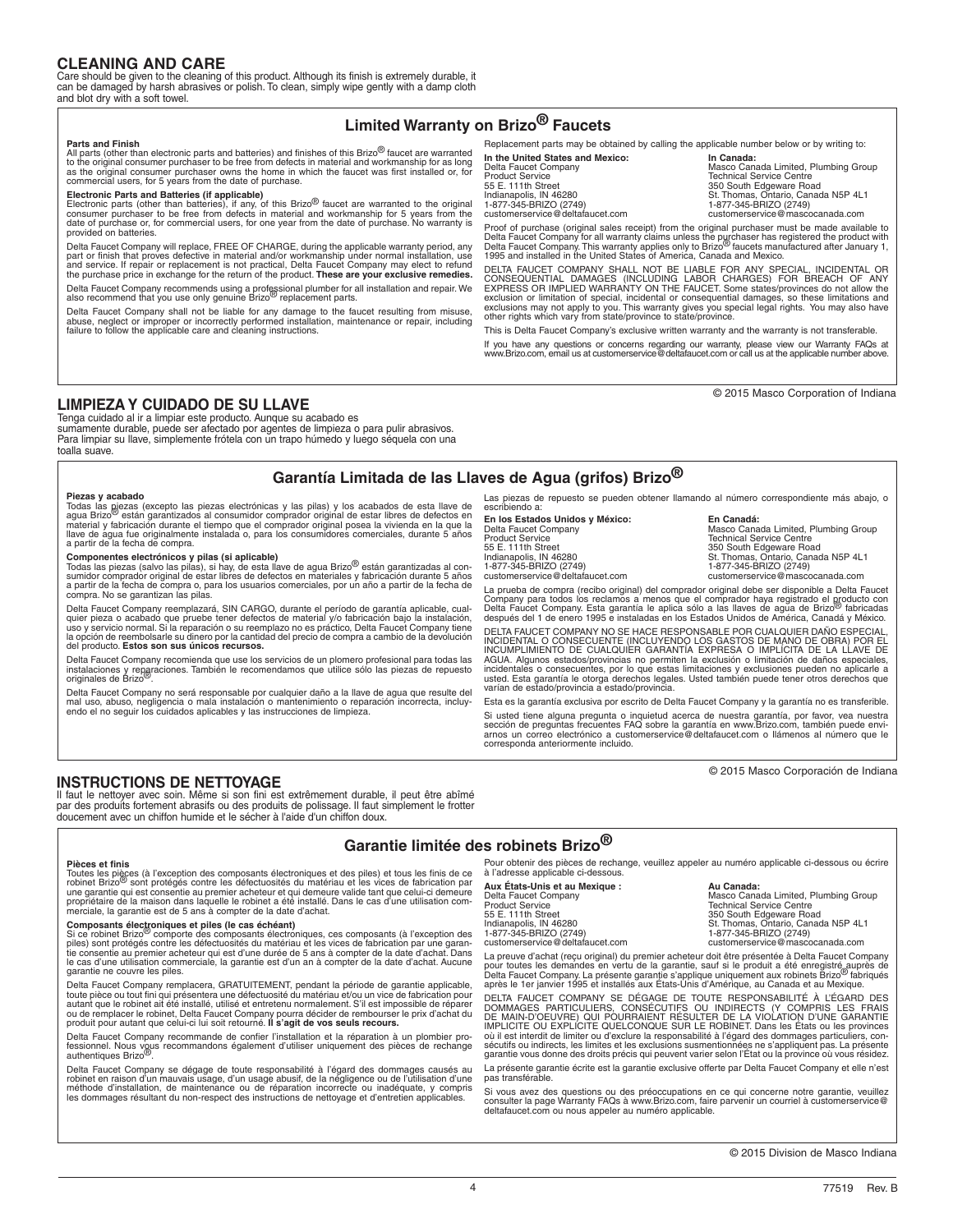# **BRIZO**



# **TWO HANDLE LAVATORY CENTERSET FAUCETS**

# **LLAVES DE DOS MANIJAS DE MONTURA DE CENTRO PARA LAVAMANOS**

**ROBINETS À ENTRAXE COURT À DEUX POIGNÉES**

# Model/Modelo/Modèle 65536LF & 65538LF 65536LF-ECO & 65538LF-ECO Series/Series/Seria **Tresa®**

**Write purchased model number here. Escriba aquí el número del modelo comprado. Inscrivez le numéro de modèle ici.**

# **For easy installation of your Brizo® faucet you will need:**

- To **READ ALL** the instructions completely before beginning.
- To **READ ALL** warnings, care, and maintenance information.

# **You may need/Usted puede necesitar/** Articles dont vous pouvez avoir besoin:







# **Para instalación fácil de su llave Brizo® usted necesitará:**

- **LEER TODAS** las instrucciones completamente antes de empezar.
- **LEER TODOS** los avisos, cuidados, e información de mantenimiento.

# **Pour installer votre robinet Brizo® facilement, vous devez:**

- **LIRE TOUTES** les instructions avant de débuter;
- **LIRE TOUS** les avertissements ainsi que toutes les instructions de nettoyage et d'entretien;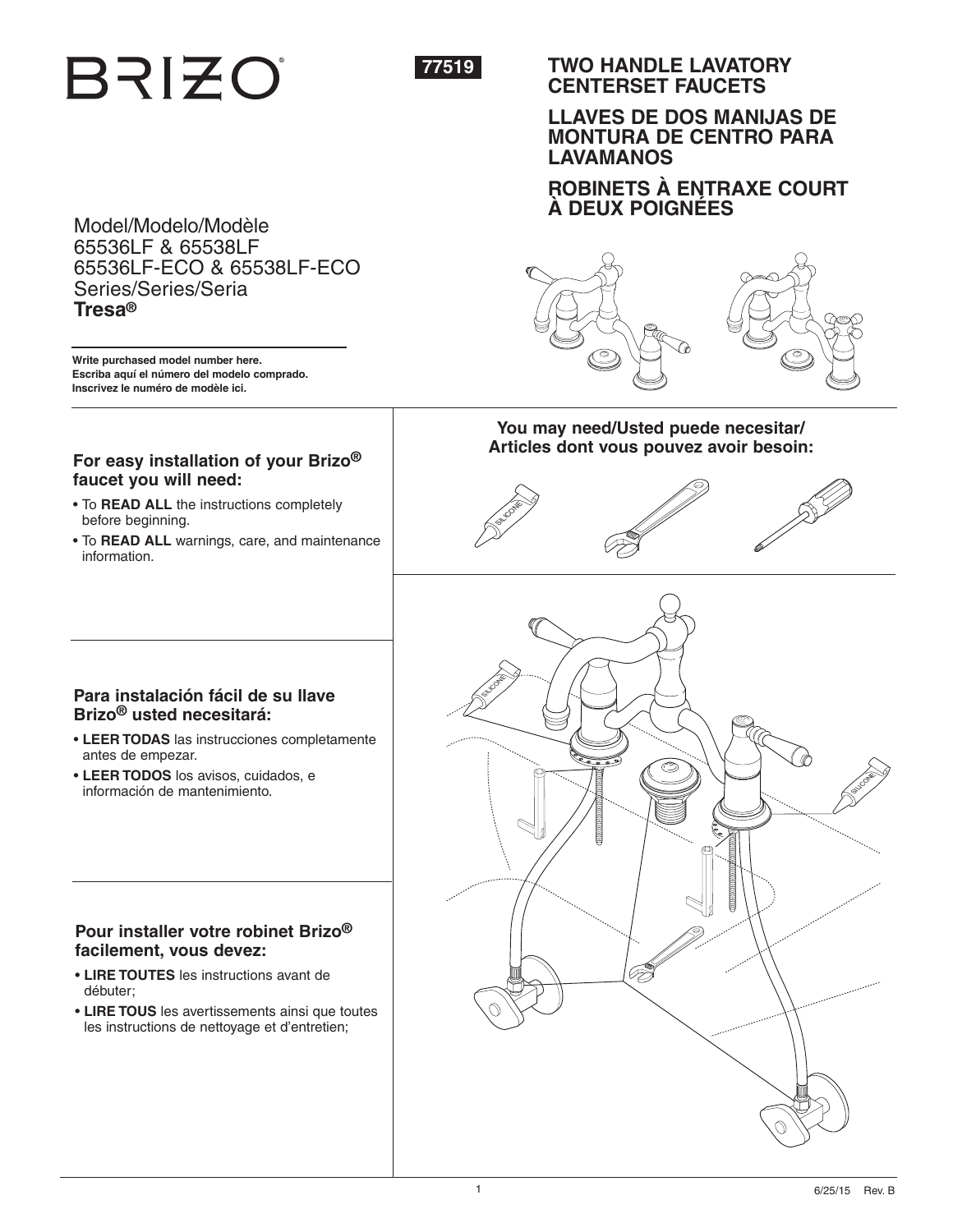| <b>OPTIONAL / OPCIONAL / FACULTATIF</b><br>2<br>$\mathbf{3}$<br><b>B.</b>                                                                                                                                                                                                                                                                                                                                                                                                                                                                                                                                                                                                                                                                                                                                | $\mathbf{1}$                                                                                                                                                                                                                                                                                                                                                                                                                                                                                                                                                                                                                                           |
|----------------------------------------------------------------------------------------------------------------------------------------------------------------------------------------------------------------------------------------------------------------------------------------------------------------------------------------------------------------------------------------------------------------------------------------------------------------------------------------------------------------------------------------------------------------------------------------------------------------------------------------------------------------------------------------------------------------------------------------------------------------------------------------------------------|--------------------------------------------------------------------------------------------------------------------------------------------------------------------------------------------------------------------------------------------------------------------------------------------------------------------------------------------------------------------------------------------------------------------------------------------------------------------------------------------------------------------------------------------------------------------------------------------------------------------------------------------------------|
| 1<br>$\mathbf{1}$<br>(2)<br>3<br>3<br>5<br>$\left(5\right)$<br>6                                                                                                                                                                                                                                                                                                                                                                                                                                                                                                                                                                                                                                                                                                                                         | В.<br>$^{(2)}$                                                                                                                                                                                                                                                                                                                                                                                                                                                                                                                                                                                                                                         |
| Note: Center hole is optional.<br>A. Place gasket (1) into groove in bottom of cover (2). Place cover and<br>gasket though the middle hole in sink. Secure in place with washer (3)<br>and nut (4). Tighten nut securely with wrench, but do not overtighten.<br>B. Slide bases (1), gaskets (2) over tubes and shanks (3). Place tubes<br>and shanks through mounting holes; then, position faucet and gaskets<br>on sink. Option: If surface is uneven, use silicone under the<br>gasket. Secure faucet with brackets (4) and nuts (5). Use supplied<br>wrench (6) to tighten nuts.                                                                                                                                                                                                                    | Connect faucet supply lines (1) to hot and cold water hook ups.<br>A.<br>Remove aerator (1) and turn faucet handles (2) all the way on. Turn on hot and<br>B.<br>cold water supplies (3) and flush water lines for one minute. Important: This<br>flushes away any debris that could cause damage to internal parts. Reinstall<br>aerator. Check all connections at arrows for leaks. Re-tighten if necessary, but do<br>not overtighten.                                                                                                                                                                                                              |
| Nota: El agujero de centro es opcional.<br>A. Coloque el empaque (1) en la muesca en el fondo de la tapa (2). Coloque<br>la tapa y el empaque por el agujero en el medio del lavamanos. Fije en<br>sitio con la arandela (3) y la tuerca (4). Apriete la tuerca fijamente con una<br>llave de tuercas, pero no apriete demasiado.<br>Deslice las bases (1), los empaques (2) sobre las tuberías y las espigas<br>B.<br>(3). Coloque las tuberías y las espigas por los orificios de instalación;<br>luego, coloque la llave de agua y los empaques en el fregaderos.<br>Opción: Si la superficie está desnivelada, use silicón por debajo del<br><b>empaque.</b> Fije la llave de agua con soportes (4) y las tuercas (5). Use<br>la llave de tuercas que se incluye (6) para apretar las tuercas.       | Conecte las líneas de suministro (1) de la llave de agua a las conexiones del agua<br>А.<br>caliente y del agua fría.<br>Quite el aereador (1) y gire las manijas de la llave de agua (2) completamente<br>B.<br>abiertas. Abra los suministros de agua caliente y fría (3) y deje que corra el agua<br>por las líneas por un minuto. Importante: Esto limpia cualquier residuo que<br>pudiera causar daño a las partes internas. Instale otra vez el aereador.<br>Examine todas las conexiones marcadas con flechas para asegurar que no haya<br>filtraciones. Apriete otra vez si es necesario, pero no apriete demasiado.                           |
| Note: Le trou central est facultatif.<br>A. Placez le joint (1) dans la rainure du couvercle inférieur (2). Placez le<br>couvercle et le joint dans le trou au centre de l'évier. Fixez-le en place<br>à l'aide de la rondelle (3) et de l'écrou (4). Serrez l'écrou solidement à<br>l'aide de l'outil, mais prenez garde de trop serrer.<br>Glissez les bases (1), les joints (2) sur les tubes et les tiges (3).<br>IB.<br>Introduisez les tubes et les tiges dans les trous de montage de l'évier.<br>Ajustez ensuite le robinet et les joints sur l'évier. Facultatif : Si la sur-<br>face de l'évier est inégale, utilisez du composé d'étanchéité à la<br>silicone sous le joint. Fixez le robinet avec les supports (4) et les<br>écrous (5). Utilisez la clé fournie (6) pour serrer les écrous. | Branchez les arrivées d'eau du robinet (1) aux raccords d'eau chaude et<br>d'eau froide.<br>Enlevez l'aérateur (1) et tournez les manettes du robinet (2) pour les amener en<br>B.<br>position d'ouverture maximale. Ouvrez les robinets d'arrêt d'eau chaude et d'eau<br>froide (3) et laissez couler l'eau une minute. Important : Cette opération vise à<br>évacuer les corps étrangers qui pourraient abîmer les éléments internes du<br>robinet. Remettez l'aérateur en place. Vérifiez l'étanchéité de tous les raccords aux<br>endroits indiqués par les flèches. Serrez les raccords davantage au besoin, mais<br>prenez garde de trop serrer. |